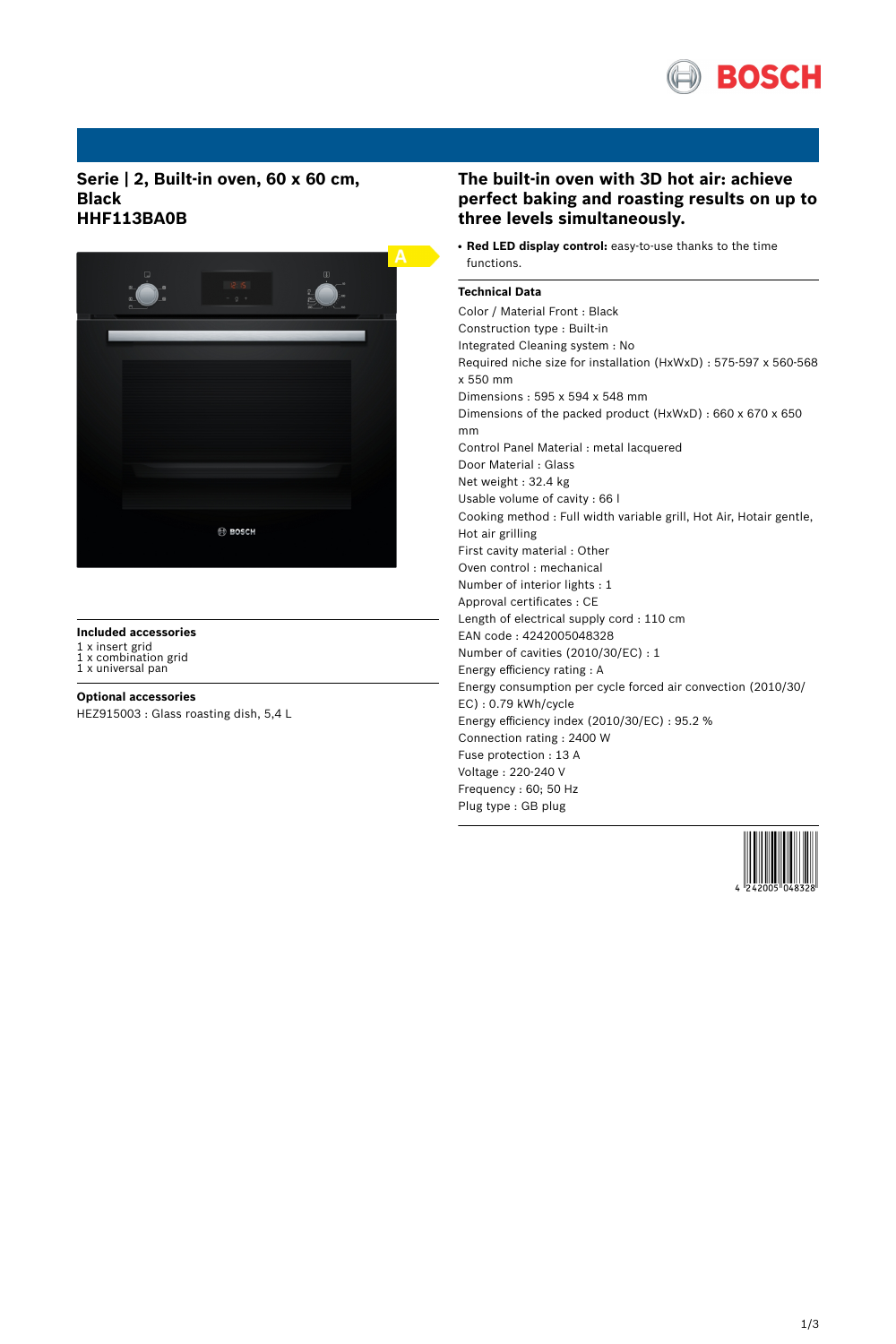

**Serie | 2, Built-in oven, 60 x 60 cm, Black HHF113BA0B**

**The built-in oven with 3D hot air: achieve perfect baking and roasting results on up to three levels simultaneously.**

## **Design**

- LED-Display Control (Red)
- Rotary dial, round
- Interior halogen light
- Straight bar handle

## **Features**

- Control panel lock
- Automatic start
- Electronic clock timer
- Integral cooling fan
- 5 shelf positions
- Cavity volume: <sup>66</sup> litre

#### **Cleaning**

- Full glass inner door

### **Programmes/functions**

- Oven with <sup>4</sup> cooking functions: heating methods: 3D Hotair, Hotair grilling, Hotair gentle, full width variable grill

#### **Accessories**

- <sup>1</sup> <sup>x</sup> universal pan, <sup>1</sup> <sup>x</sup> combination grid, <sup>1</sup> <sup>x</sup> insert grid

#### **Performance/technical information**

- <sup>110</sup> cm Cable length
- Temperature range <sup>50</sup> °C <sup>275</sup> °C
- Nominal voltage: <sup>220</sup> <sup>240</sup> <sup>V</sup>
- Total connected load electric: 2.4 KW
- Appliance dimension (hxwxd): 595 mm x 594 mm x 548 mm
- Niche dimension (hxwxd): <sup>575</sup> mm <sup>597</sup> mm <sup>x</sup> <sup>560</sup> mm <sup>568</sup> mm x 550 mm
- Please refer to the dimensions provided in the installation manual
- Available as an additional accessory

#### **Level independent telescopic rails**

- Extra large capacity oven with grey enamel